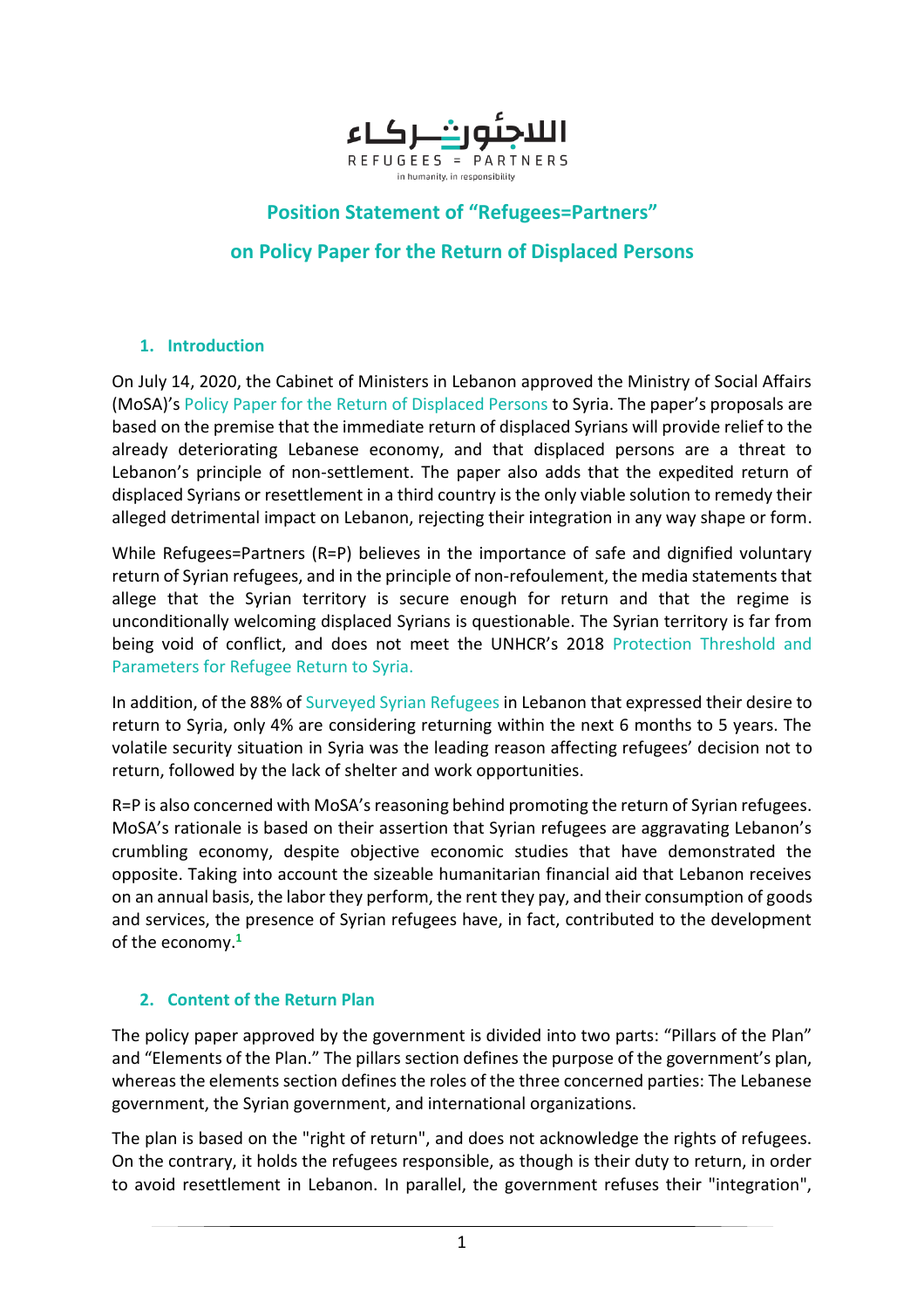which can be described as collective punishment against refugees and the local communities until "their return".

The MoSA's paper is based explicitly on a narrative that holds Syrian refugees responsible for the Lebanese economic collapse, which is a distortion of facts. The economic collapse is, in fact, a result of decades of unsustainable financial policies, waste and administrative corruption. It is not surprising that the government has resorted to adopting a plan which aims to persuade people that it is working to resolve their economic suffering by freeing them from the burden of refugee's presence, while conveniently avoiding accountability for their own responsibility in the crisis.

The plan also clearly establishes the role of municipalities, security authorities, and the Ministry of Labor to reactivate the procedures for prosecution, inspection, and restricting the opportunity for Syrians to work. This brings back the memory of the campaign launched by the Minister of Labor in the Hariri government of 2019 that led to the closure of many shops and the loss of employment within the labor force.

Hence, it is evident that the centerpiece of the government paper negates any subsequent claim that the government plans to guarantee the voluntary and safe return of refugees. In reality, the government is working to forcibly return these refugees to Syria without any guarantees. This is evident in the following:

# **First: Contradiction with the right of individuals and refugees to protection:**

In addition to the "right to asylum", the plan is based on a separation between the procedures for return and the political process in Syria on the one hand, and between coordination with the Syrian government on the other hand.

Syrian refugees fled to Lebanon because of threats to their lives, and their opposition to the Syrian regime. Evasion of military service in the Syrian army is also a main reason for men, and families they support, to remain residing and seek refuge in Lebanon. When the Lebanese government neglects the volatility of the political situation, and simultaneously intends to coordinate with the Syrian regime, a party to the conflict, it is not only violating the refugees' right to protection, but it is also acting as an accomplice in jeopardizing their lives.

This is evident in the government paper itself, especially in the following points:

- The Lebanese government declares its openness for commitment to agreements with the Syrian government.
- The Lebanese government speaks on behalf of the Syrian government regarding the latter's obligations to provide housing, education and hospitalization for the returnees, without addressing the security risks associated with the return.
- The Lebanese paper is based on decisions and actions taken by the Syrian government to "facilitate" the return. This basis contrasts first with the concept of the sovereignty of the two countries; the Lebanese government does not have any authority towards the Syrian government to force it to implement these decrees, therefore, there is no justification for relying on it within an official paper approved by it.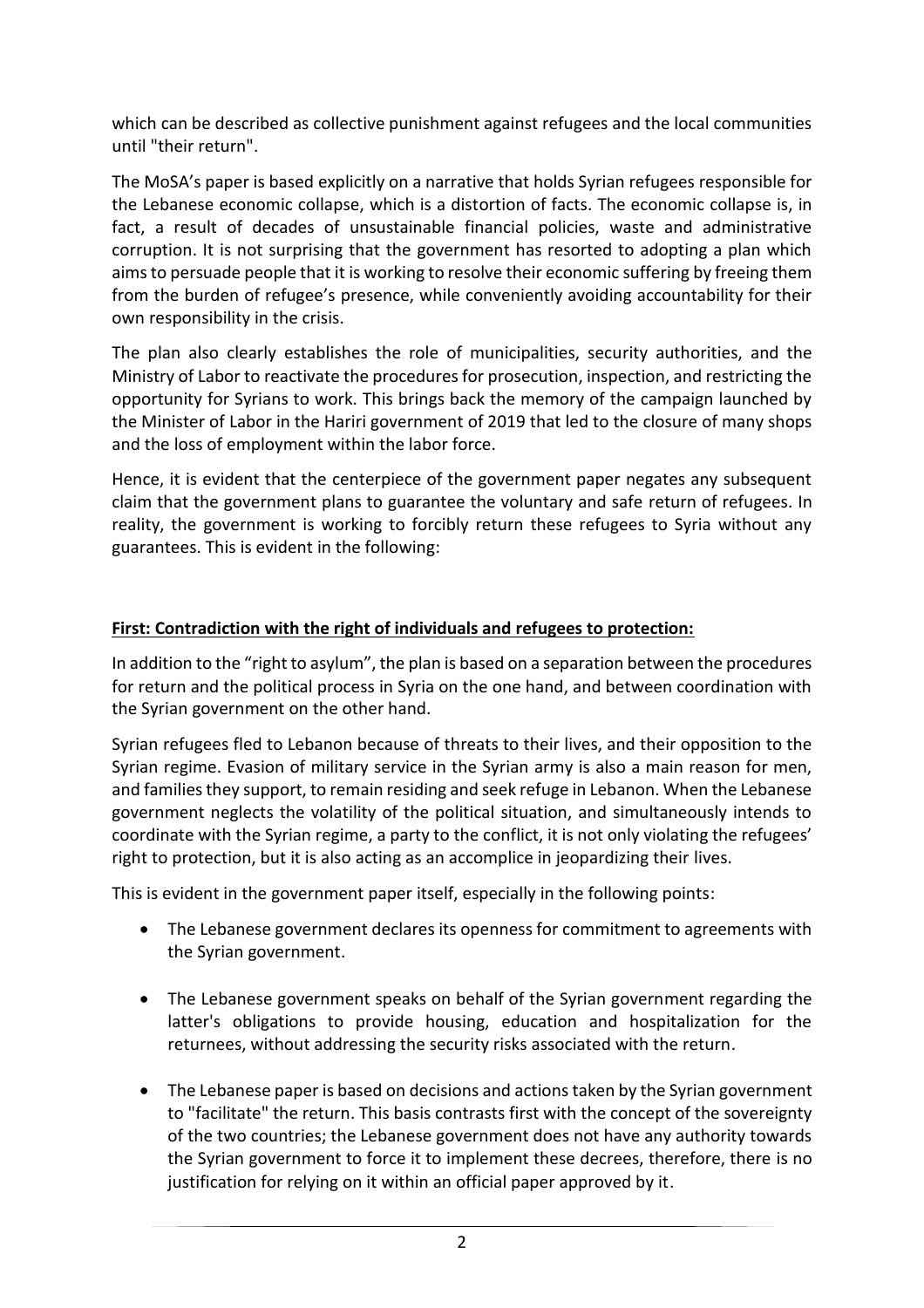In addition, most of these amnesty decrees were issued in 2011 and 2012 and relate exclusively to crimes and violations before these dates. In any case, they do not mention any details of the crimes that may be used to suppress opponents of the Syrian regime. Likewise, the amnesty decrees remain loose and their issuance does not identify integrated mechanisms for forgiveness between the conflicting parties, or achievement of justice, on the contrary, they constitute an instrument of impunity for the strongest, while the weakest remain subject to retribution and retaliation in various illegal ways, even sometimes through state institutions. In any case, they remain subject to all disguised forms of punishment, including the restriction and suffocation of freedoms and possible violations of fundamental rights.

- The plan refers to the decision to give those who evaded the military service a 6 month deadline to settle their status and to engage in military service. This way, the Lebanese government is directly involved with its Syrian counterpart in the worst repression against opponents of the Syrian regime, not only by exposing them to imprisonment and criminalization because of their opposition, but by forcing them to defend this system by being engaged in its military establishment. It should be noted that evading military service was not covered by previous amnesty decrees after return, and therefore the returnee is liable to re-punishment, with the possibility of more severe conviction due to repetition and persistence.
- The plan indicates the Lebanese government's readiness for security cooperation with the Syrian government, and exchange information between the two sides. In this context, the plan adopts the establishment of a joint Lebanese-Syrian committee, from which other committees would emerge, including a security committee. In addition, the two parties will exchange to facilitate the return of displaced Syrians. The most dangerous item in this context is related to the exchange of information between the United Nations High Commissioner for Refugees (UNHCR), the Ministry of Social Affairs and the General Security as part of the census they are planning on creating. It is necessary here to refer to the agreement "Defense and Security between the Lebanese Republic and the Syrian Arab Republic" adopted on 27/5/1991, which is based on the "Fraternity, Cooperation and Coordination Treaty" between the two countries.
- The immediate implementation of judicial provisions for eviction from Lebanon stands in stark contrast to the principle of "non-refoulement", especially if it is not limited to fixed judgements on the involvement of individuals in armed conflicts and weapons holding inside Lebanon, or with similar crimes of this nature. It is essential to pay attention to the ambiguity regarding the way the military court and security services handled recent terrorism charges held against Syrians during the last period, especially since the preliminary investigations suffer from many gaps due to new information about torture practices by the security services and the army's intelligence. It is worth noting that the Military Court, which is an exceptional court, does not provide any guarantees for fair trials.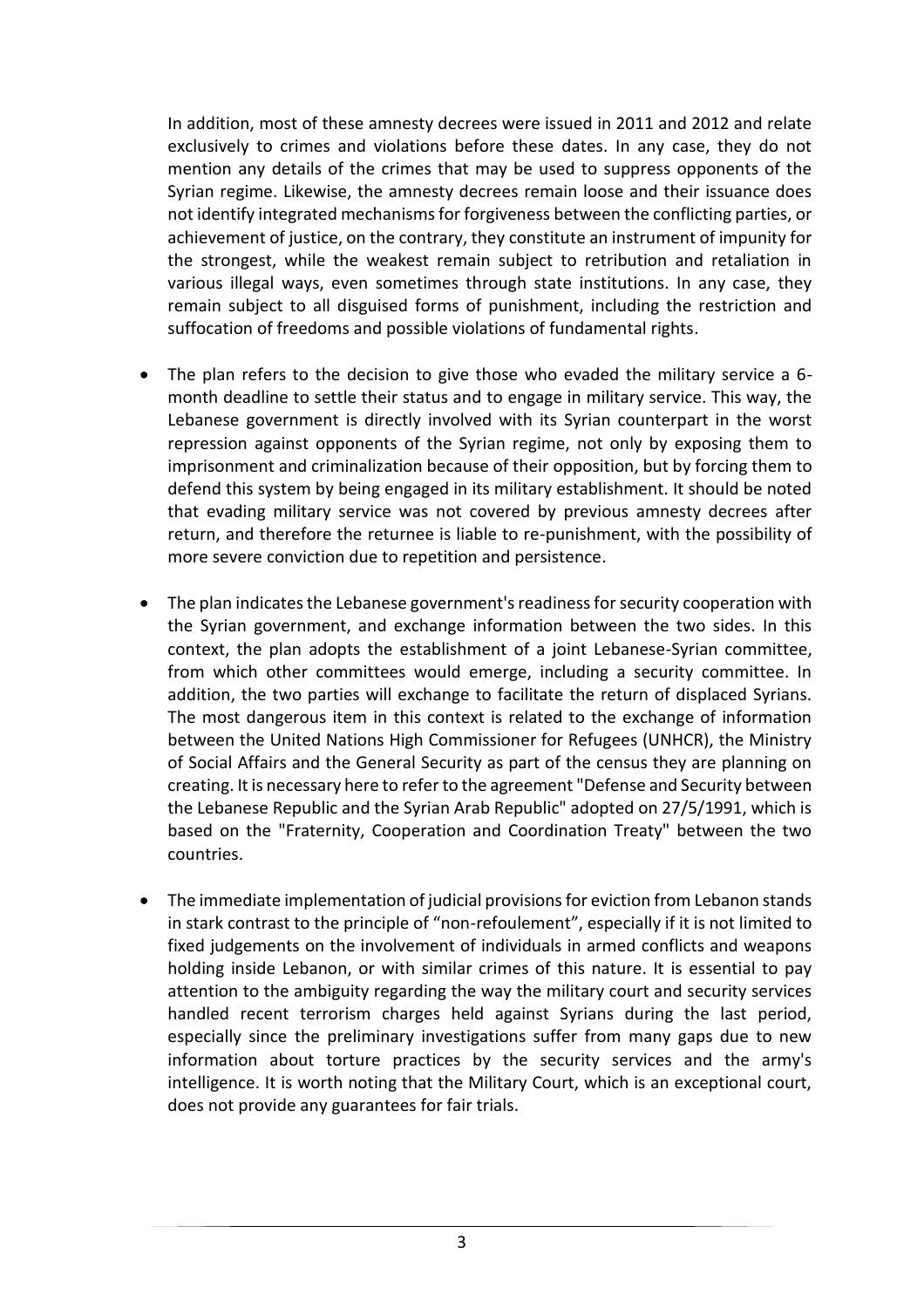#### **Second: Regarding facilitating official papers and administrative transactions:**

 The paper indicates a number of facilities related to personal status transactions, births, exemption from certification fees at the Ministry of Foreign Affairs, and obtaining school certificates. However, the approved scenarios seem to be conditional on the desire to return, because all documentation (most of which are related to basic rights that must not be conditional) remains withheld from persons who do not wish to return or whose return poses a real danger to them. The requirement for documentation contradicts the concept of "voluntary return" because the completion of these transactions does not actually depend on the ability of people to pay the fees only, but also on their possession of legal residency and their ability to authenticate their papers at the Syrian Embassy, which requires them to pay in US dollars.

#### **Third: With regard to the ministerial committees:**

 The paper deals with the activation of the Ministerial Committee for Displaced Persons, in addition to a committee of general managers representing international organizations and local NGOs. Their mission is to develop projects and set priorities related to various sectors. In effect, they shall submit their proposals to the Ministerial Committee for approval and present them to the donors. In other words, this means converting the work of NGOs into governmental work subject to the administrative hierarchy, which is contrary to their purpose of acting as watchdogs. Through activating the first committee and establishing the second committee, the government aims to control the money that NGOs spend on issues related to refugees and the host community. Furthermore, the policy paper indicates in many areas, strengthening the government's monitoring of international and local organizations in their work with refugees. Thus, through these measures, the government can hinder the work of these organizations and societies and repress their freedom of access to legal documentation by fully directing their work towards facilitating return and even making them a partner in obstructing the refugees from remaining.

## **Fourth: Concerning the ID card and the description of "displacement":**

• The paper is based on the decision issued on 15/1/1969 related to the establishment of foreigners in Lebanon, aiming to count all Syrians residing in Lebanon and collect information about their place of residence, and track them through the involvement of the municipalities. The census also includes information about their desire to stay or return. It is worth noting that the above decision explicitly indicates that this card does not constitute an alternative to a residency permit in any way, meaning it can only be used to enumerate refugees and determine their place of residence without facilitating the administrative transactions necessary for their travels to and from Lebanon. The card can neither facilitate their work, education, nor guaranteeing their rights. Consequently, this step cannot meet the aspirations of issuing a card of this kind that has been the demand of numerous NGOs.